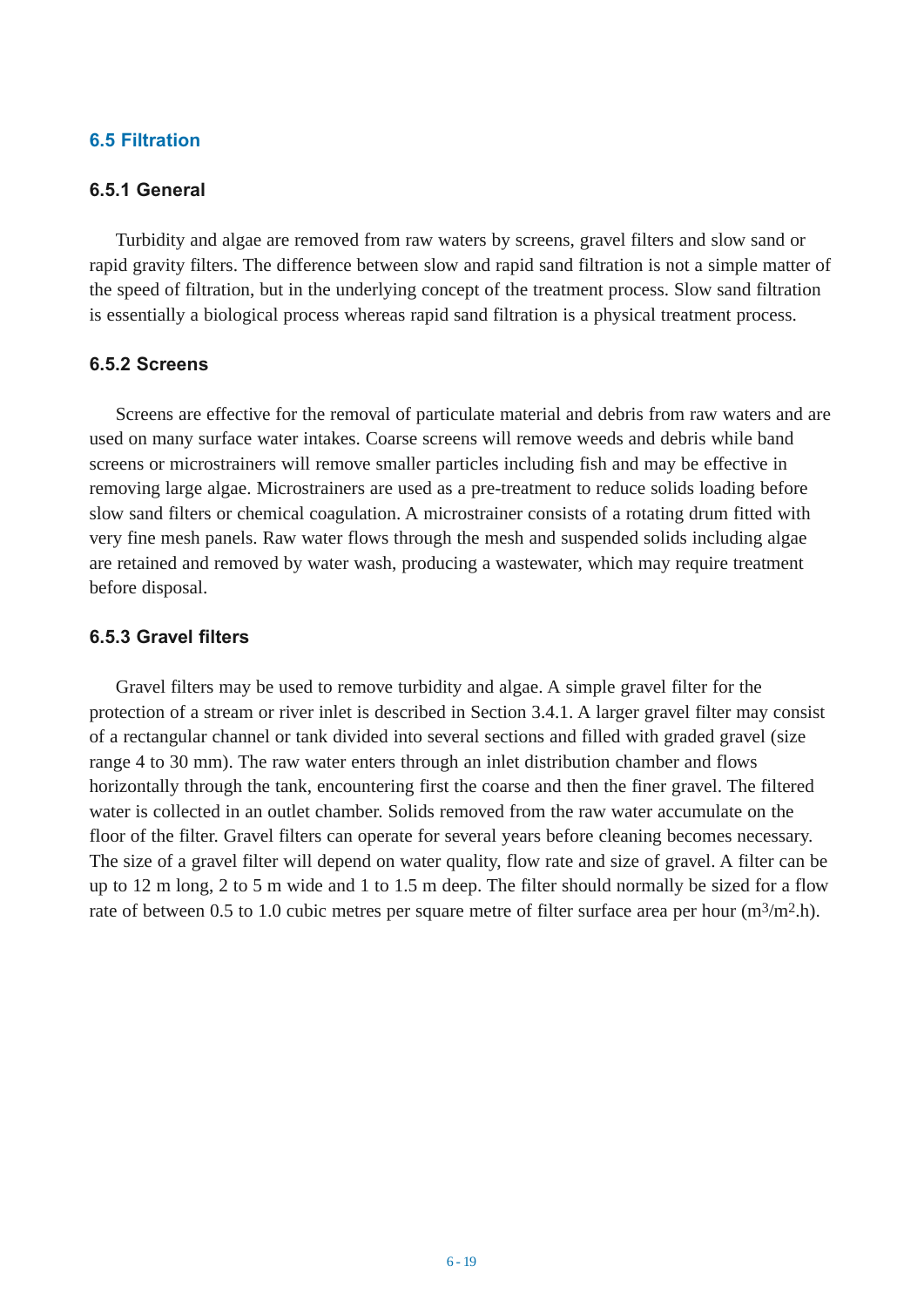#### **6.5.4 Slow sand filters**

Slow sand filters, sometimes preceded by microstraining or coarse filtration, are used to remove turbidity, algae and micro-organisms. Slow sand filtration is a simple and reliable process and is therefore often suitable for the treatment of small supplies provided that sufficient land is available.

Slow sand filters usually consist of tanks containing sand (size range 0.15-0.30 mm) to a depth of between 0.5 to 1.5 m. For small supplies, modular units of 1.25 m diameter are available – a tandem installation would occupy a concrete apron of about 8 to 10  $m<sup>2</sup>$ . The raw water flows downwards and turbidity and micro-organisms are removed by filtration in the top few centimetres of the sand. A biological layer of sludge, known as the 'schmutzdecke', develops on the surface of the filter that can be effective in removing micro-organisms. Treated water is collected in underdrains or pipework at the bottom of the filter. The top few centimetres of sand containing the accumulated solids are removed and replaced periodically. Filter runs of between 2 and 10 weeks are possible, depending on raw water quality and flow rate. Slow sand filters are often operated in tandem; one in service whilst the other is cleaned and time allowed for the schmutzdecke to reestablish.

A variant of the slow sand filter, the 'Inverness filter' or 'Argyll filter', has been widely used in Scotland. It uses the same grade of sand and operates at the same flow rate as the traditional slow sand filter but the water flows upwards. Filtration is achieved throughout the filter bed and a true 'schmutzdecke' does not develop. The sand is 'washed' by opening a valve at the bottom of the filter and allowing the filter bed to drain rapidly.

Slow sand filters should be sized for a water flow rate of between 0.1 and 0.3 m<sup>3</sup>/m<sup>2</sup>.h. The flow rate should be controlled and the filter designed with a treated water reservoir of sufficient capacity to accommodate fluctuations in demand, and thus permit operation of filters at a steady and continuous rate.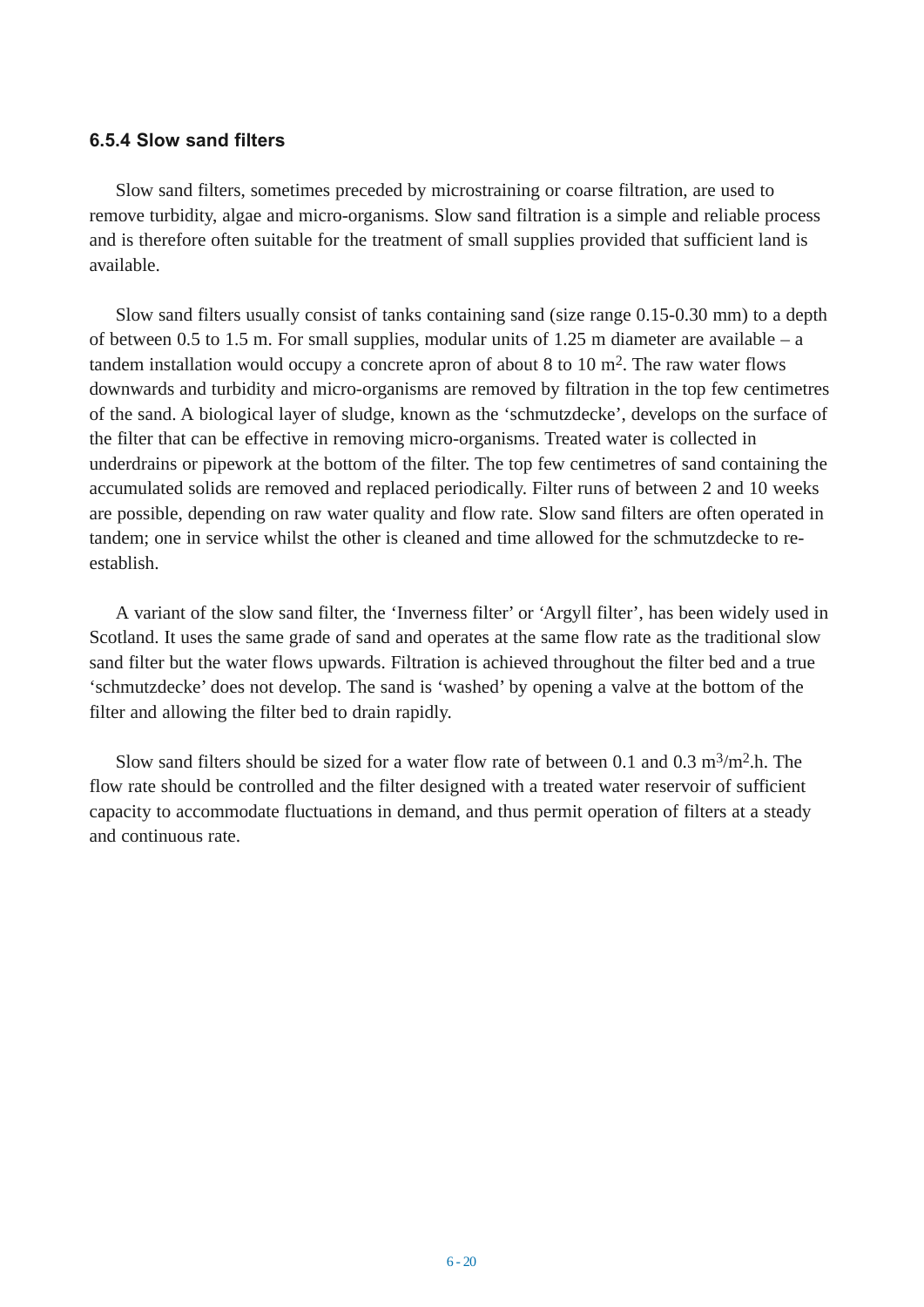# **Figure 6.4 Slow sand filter**



Perforated support tiles or underdrains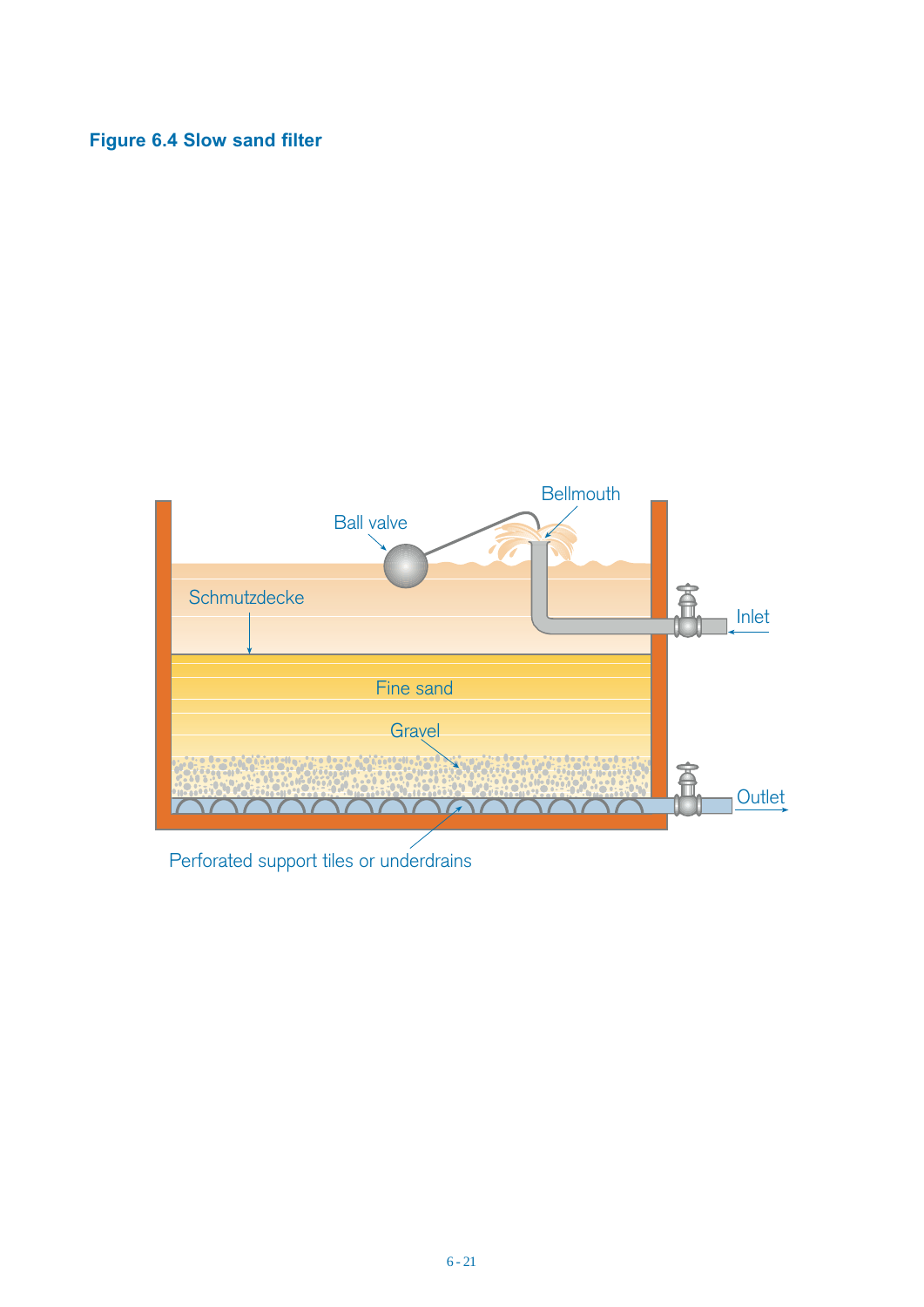#### **6.5.5 Rapid gravity filters**

Rapid gravity filters are most commonly used to remove floc from coagulated waters. They may also be used to remove turbidity, algae and iron and manganese from raw waters. Granular activated carbon medium is used to remove organic compounds and filters incorporating an alkaline medium are used to increase the pH value of acidic water.

Rapid gravity sand filters usually consist of rectangular tanks containing silica sand (size range 0.5 to 1.0 mm) to a depth of between 0.6 and 1.0 m. The water flows downwards and solids become concentrated in the upper layers of the bed. Treated water is collected *via* nozzles in the floor of the filter. The accumulated solids are removed periodically by backwashing with treated water, usually preceded by scouring of the sand with air. Frequency of backwashing depends on loading rate and raw water quality and is typically every 24 hours. Backwashing can be initiated automatically after a pre-determined headloss has been reached or may be carried out manually. A dilute sludge that requires disposal is produced which may be discharged to sewer, soakaway or, after treatment, to a watercourse provided that any required discharge consent is obtained.

A number of proprietary filters contain media of different sizes and densities. In some filters, the raw water flows upwards and improved filtration efficiency is claimed. The size of a rapid gravity filter is determined by the filtration rate if backwashed automatically, or by the solids retention if backwashed manually. Filters should normally have sufficient area to enable them to be operated at no more than 6 m/h at peak flow or to retain 1 kg of solids per square metre of bed between washes at peak loading, whichever is greater.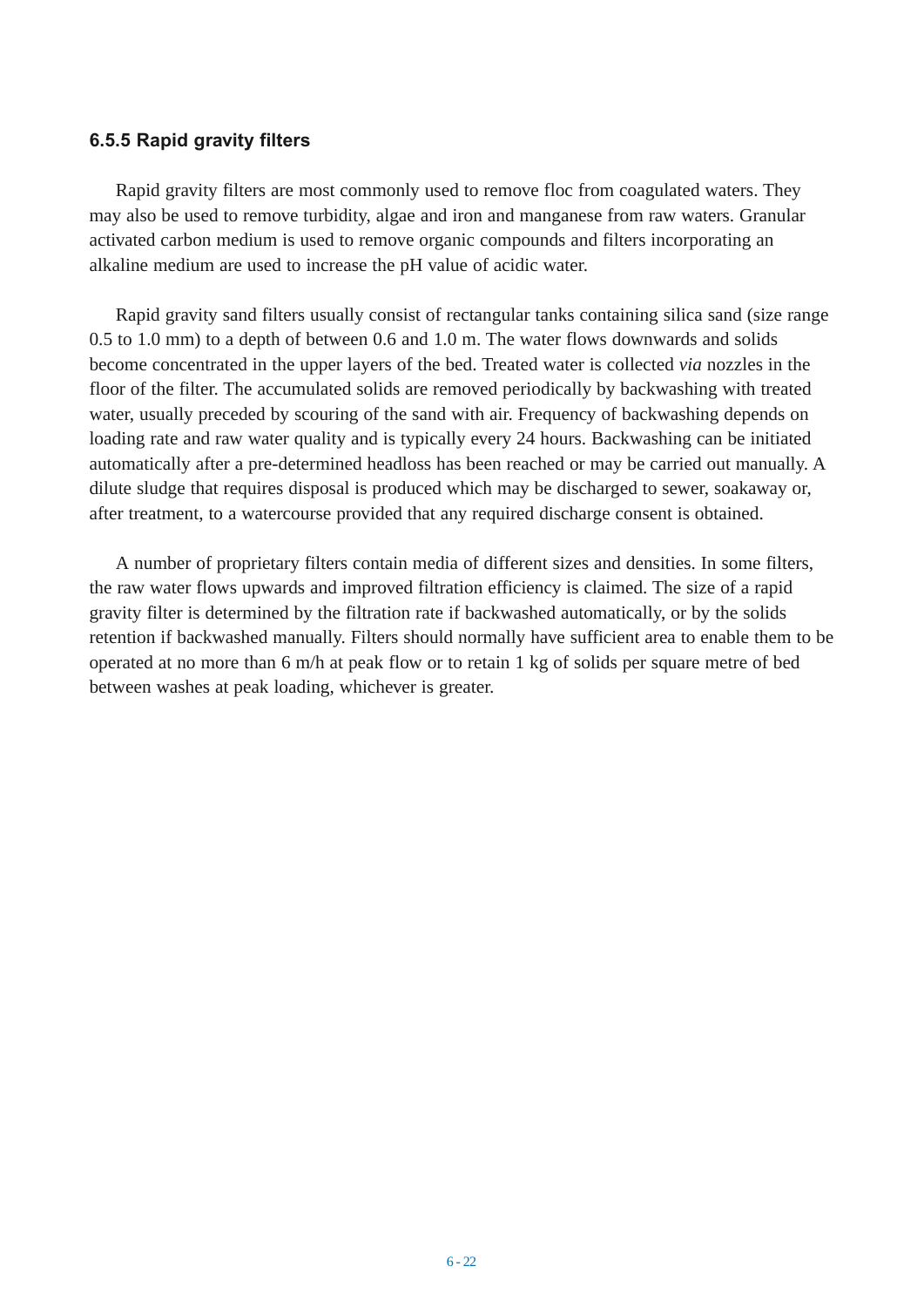# **Figure 6.5 Rapid gravity filter**

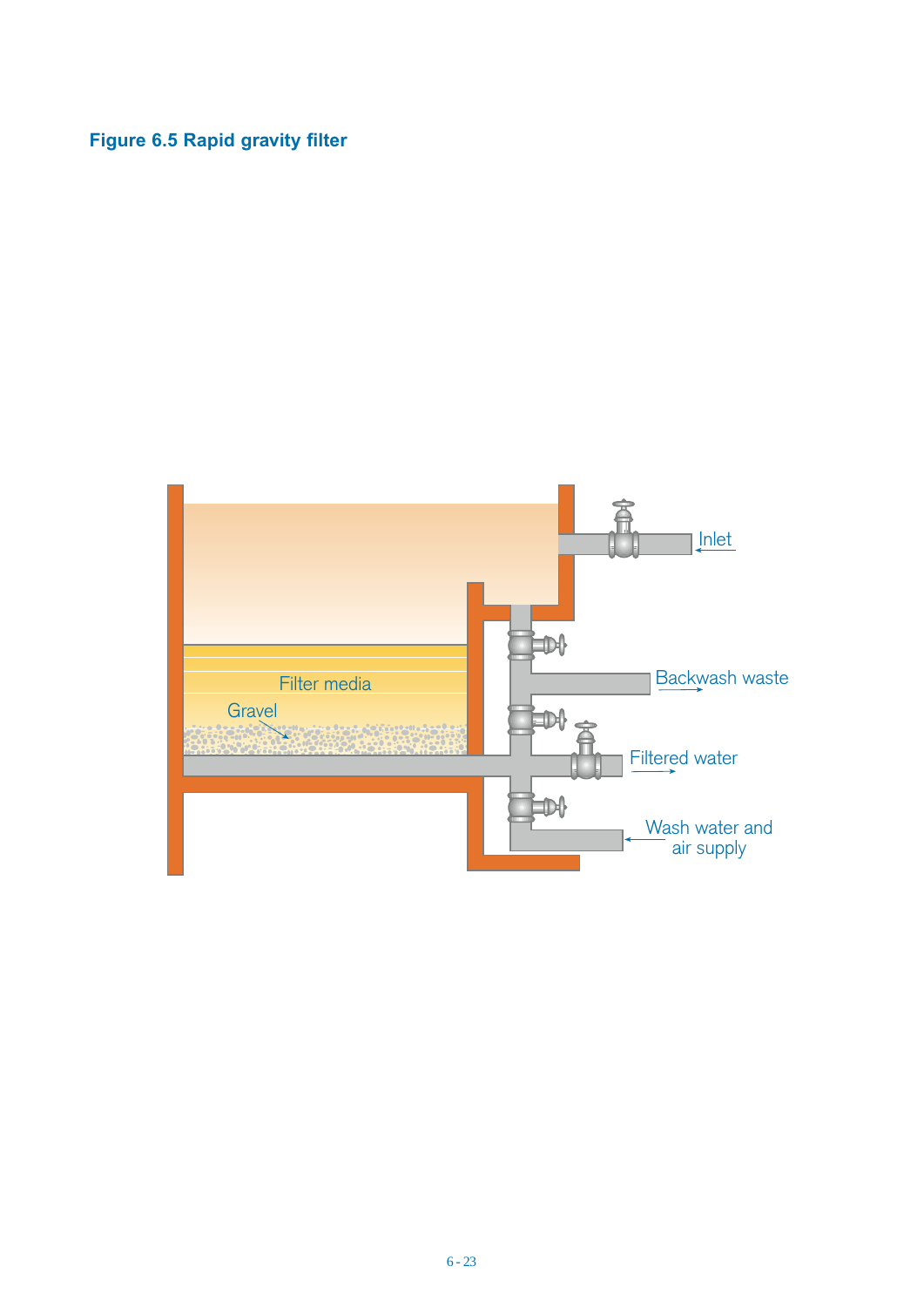### **6.5.6 Pressure filters**

Pressure filters are sometimes used where it is necessary to maintain head in order to eliminate the need for pumping into supply. The filter bed is enclosed in a cylindrical shell. Small pressure filters, capable of treating up to about 15 m<sup>3</sup>/h, can be manufactured in glass reinforced plastics. Larger pressure filters are manufactured in specially coated steel. Operation and performance are generally as described for the rapid gravity filter (see Section 6.5.5) and similar facilities are required for backwashing and disposal of the dilute sludge. A similar range of contaminants can be removed depending on the filter medium.